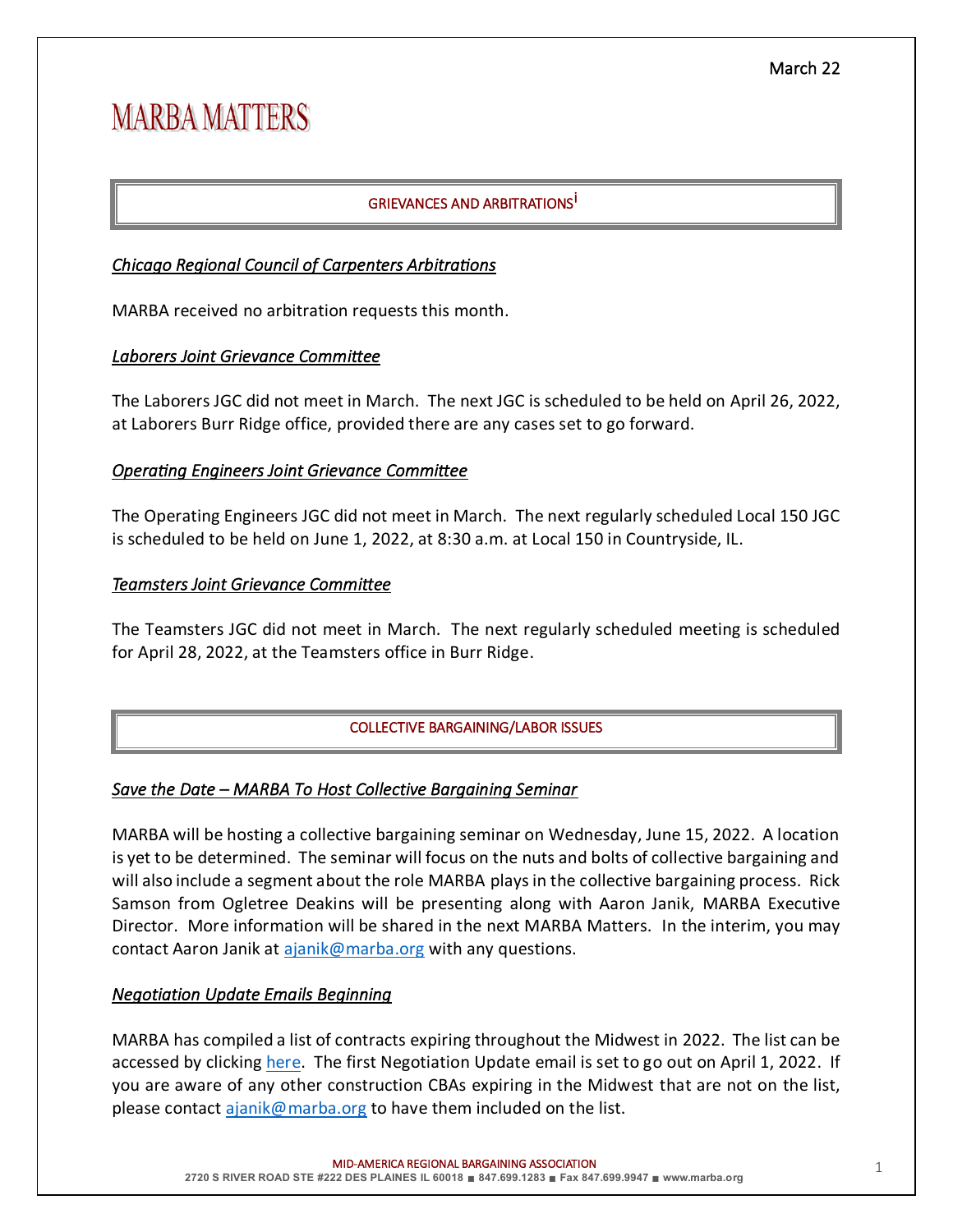## INDUSTRY NEWS

# *Illinois Loses Most Construction Jobs In January 2022*

According to the AGC, Illinois lost 3.1% of its construction workforce in the month of January 2022. That percentage equated to 7,100 construction jobs which was the most in the United States (including the District of Columbia). Since the COVID-19 pandemic began, Illinois has lost 5,800 jobs, a 2.5% decrease. For comparison purposes, New York state lost 32,000 jobs, or 7.8%, of its construction workforce since February 2020 to January 2022. The current number of those employed in construction in Illinois stands at 222,300 workers (as of January 2022). Despite the large loss in January the U.S. jobs report showed a gain of 431,000 jobs in the month of March providing a bit of optimism as the ramping up of the construction season begins to approach.

## *DOL Intends to Modify Davis-Bacon Prevailing Wage Rates*

On March  $11<sup>th</sup>$ , the U.S. Department of Labor's Wage and Hour Division issued a Notice of Proposed Rule Making (NPRM) regarding the manner in which Davis-Bacon rates are set. The announcement, which the Department called the most "comprehensive review of Davis-Bacon in 40 years", comes as the federal government begins to release billions of dollars in federal projects under the IIJA. A few of the more major changes being proposed include a new mechanism for more frequent adjustments to the rates and a 30% rule. The 30% rule would call for prevailing wage rates to be set at a particular rate if 30% of the respondents report the same wage rate. The current threshold is a majority  $(50% + 1)$ . The proposed rule can be found by clicking [here.](https://www.federalregister.gov/documents/2022/03/18/2022-05346/updating-the-davis-bacon-and-related-acts-regulations) The comment period is open until May 17, 2022.

### *FMCS Moves to Online Submissions*

Beginning April 5, 2022, the Federal Mediation and Conciliation Service will no longer accept their F-7 form via mail, fax, e-mail, or via other delivery methods. The only way the FMCS will accept the F-7 forms will be via an online portal that can be found by clicking [here.](https://f7-form.azurewebsites.net/) The F-7 form is utilized to notify the FMCS of contract negotiations (renegotiations, reopeners, initial contracts).

| STATE OF THE ECONOMY           |                                                                             |  |  |
|--------------------------------|-----------------------------------------------------------------------------|--|--|
| <b>Economic Indicators</b>     |                                                                             |  |  |
| Unemployment Rate              | February 2022 U.S. 3.8% (down 0.2%), Illinois 5.0% (41 <sup>st</sup> – Jan) |  |  |
| Labor Participation Rate       | February 2022 = 62.3%, January 2022 = 62.2%                                 |  |  |
| <b>CPI All Urban Consumers</b> | February 2022 over February 2021 = $7.87\%$                                 |  |  |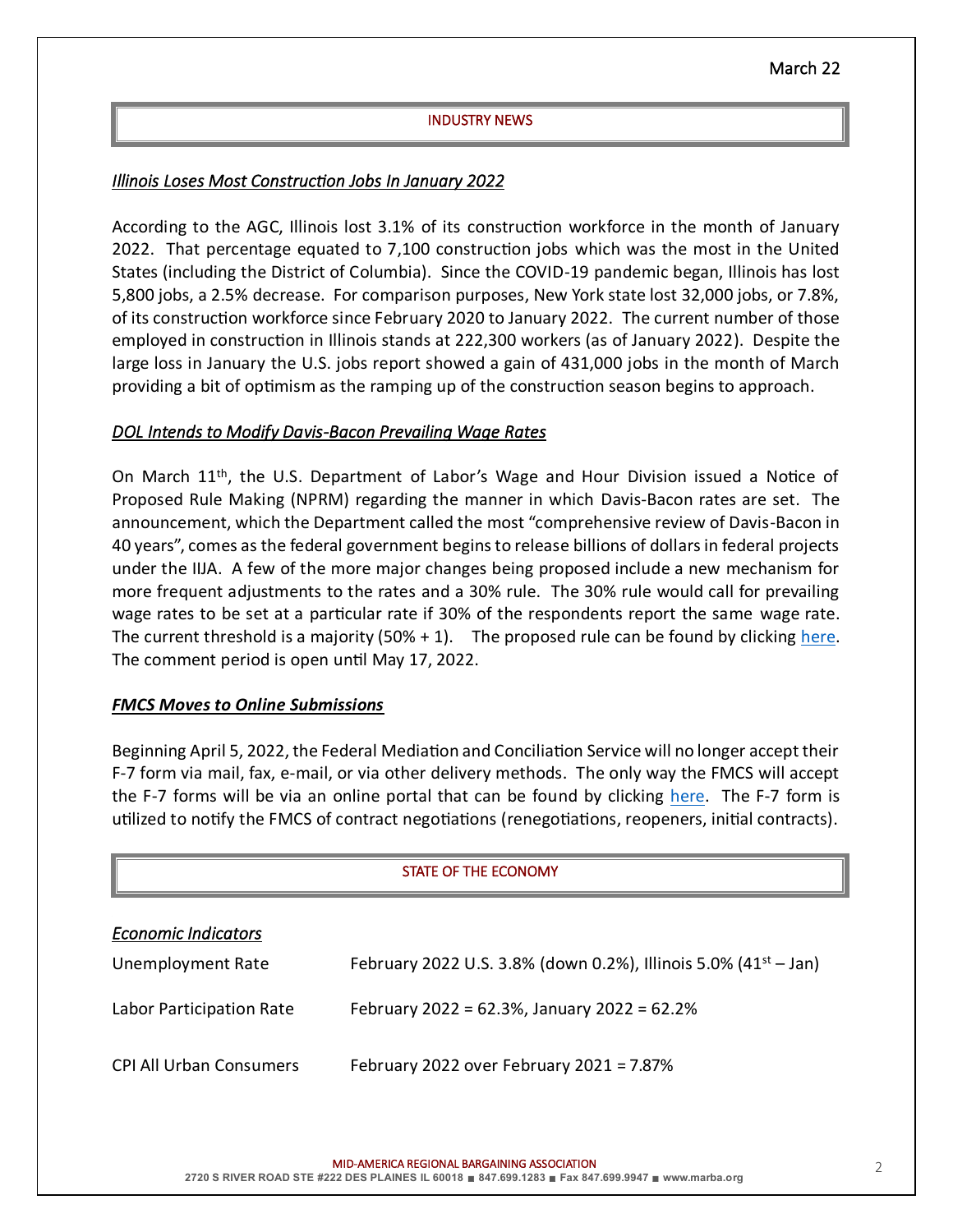| <b>CPI Chicago All Items</b>                           | February 2022 over February 2021 = $7.05\%$                                                                                                  | March 22 |
|--------------------------------------------------------|----------------------------------------------------------------------------------------------------------------------------------------------|----------|
| <b>CPI Midwest All Items</b>                           | February 2022 over February 2021 = $7.8\%$                                                                                                   |          |
| Union Membership                                       | 2021 10.3% (Private Sector 6.1%), 2020 = 10.8%<br>Rate of Unionized Construction Workers = 12.6%<br>12.7% (2020), 13.6% (2019), 13.8% (2018) |          |
| 30 Year Fixed Mortgage                                 | February 3.76%, up .31% (January 3.45%)<br>Annual Average 2.96% (2021), 3.11% (2020)                                                         |          |
| 15 Year Fixed Mortgage                                 | February 3.00%, up .34% (January 2.66%)<br>Annual Average 2.27% (2021), 2.61% (2020)                                                         |          |
| <b>Brent Crude Oil</b>                                 | \$115.61 per barrel (as of March 21, 2022)<br>\$145.61 per barrel all time high July 2008<br>\$2.23 per barrel all time low May 1970         |          |
| Privately Owned New<br><b>Housing Building Permits</b> | 1.9% below revised January rate<br>7.7% above February 2021 rate                                                                             |          |
| Privately Owned New<br><b>Housing Starts</b>           | 6.8% above revised January rate (+/-14.9%)<br>22.3% above February 2021 rate (+/-14.3%)                                                      |          |
| <b>GDP</b>                                             | Q4 2021 (2nd) +7.0%<br>Q3 2021 (3rd) +2.3%<br>Q2 2021 (3rd) +6.7%<br>Q1 2021 (3rd) +6.3%                                                     |          |
| <b>DJIA</b>                                            | 34,678.35 as of March 31, 2022 (close)<br>33,669.53 as of February 28, 2022 (12:00 p.m.)                                                     |          |

#### JANIK'S J.D. – AN UPDATE ON LABOR/CONSTRUCTION LEGAL ISSUES AARON JANIK – EXECUTIVE DIRECTOR MARBA

# *President Biden Signs HR 4445 Into Law*

On March 3, 2022, President Biden signed into law HR 4445, Ending Forced Arbitration of Sexual Assault and Sexual Harassment Act of 2021 (sponsored by Cheri Bustos,  $D - 17<sup>th</sup>$  IL). Prior to the Act being signed, employment agreements that contained arbitration provisions calling for sexual assault or sexual harassment claims to be arbitrated were valid. Now, after the Act was signed, employees have the option of litigating those claims in Federal, State, or a Tribal court or they may still arbitrate them under their employment agreement (provided their employment agreement contains an arbitration provision). The Act, which amends the Federal Arbitration Act (FAA), only applies to those claims that arise or accrue after March 3, 2022 regardless of the date of the agreement. The Act was passed in the House 335-97 and passed in the Senate without amendment via a Voice Vote. The Act may be found [here.](https://www.congress.gov/117/plaws/publ90/PLAW-117publ90.pdf)